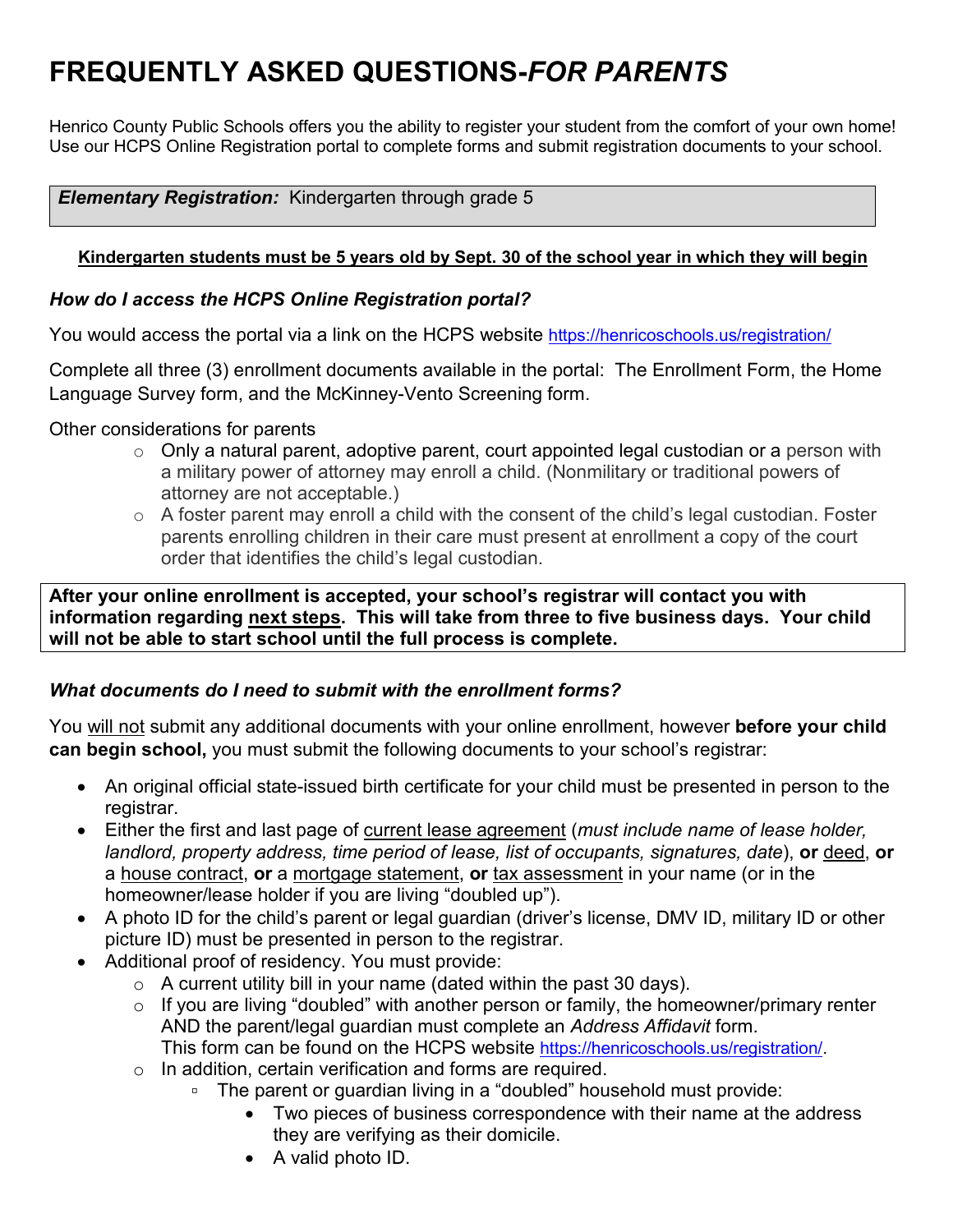- The homeowner or primary renter must provide:
	- A current deed or lease.
	- A current utility bill (dated within the past 30 days).
	- A valid photo ID. For the full HCPS residency policy, go to our policy [manual](https://webapps.henrico.k12.va.us/policy/default.asp) and search for "verifying residency."
- **NOTE:** Before the student can start school you MUST also present:
	- o an up-to-date record of your child's immunizations
	- o A comprehensive physical exam form signed by a qualified U.S. licensed healthcare provider and dated no more than 12 months before the date your child will begin school.

### *What if I need to stop and come back to the enrollment later?*

We recommend you fill out all the forms in one sitting to avoid incomplete registrations. If you find that you cannot complete the enrollment after you begin the process, please start again from the beginning when you can.

### *What if my child needs other services?*

- *English Learners:*
	- o If you answer anything other than English on the Home Language Survey form, a member of our Welcome Center Staff will contact you regarding testing.
- *Exceptional Education Services:*
	- $\circ$  If your child currently receives special education services, please follow up with the school registrar to submit any documentation (IEP Cover Page, Services Page, and Least Restrictive Environment Statement) to your enrollment. A member of the Exceptional Ed team will then contact you.

### *Does the submission of these forms mean my child is all set to start school immediately?*

No. All successfully submitted enrollments must be reviewed for completeness. Your school's registrar will then contact you regarding next steps, which will include scheduling an appointment to meet with the registrar to present documents and complete the enrollment process. There may also be additional school specific forms to complete at this time. The entire process should take from three to five business days. Your child will not be able to start school until the full process is complete.

### *How do I get my student enrolled in a shorter amount of time?*

Contact your child's school to arrange an appointment to meet with the registrar. You will be required to bring all documents listed above to the meeting in order to ensure a timely enrollment.

## *What if I do not have access to the HCPS Online Registration portal?*

If you cannot access the portal, please contact the school. Give them your name, address, student's name and enrollment grade level. They will send printed versions of these forms to you. You will then need to contact the school to set up an appointment to submit these documents and complete registration.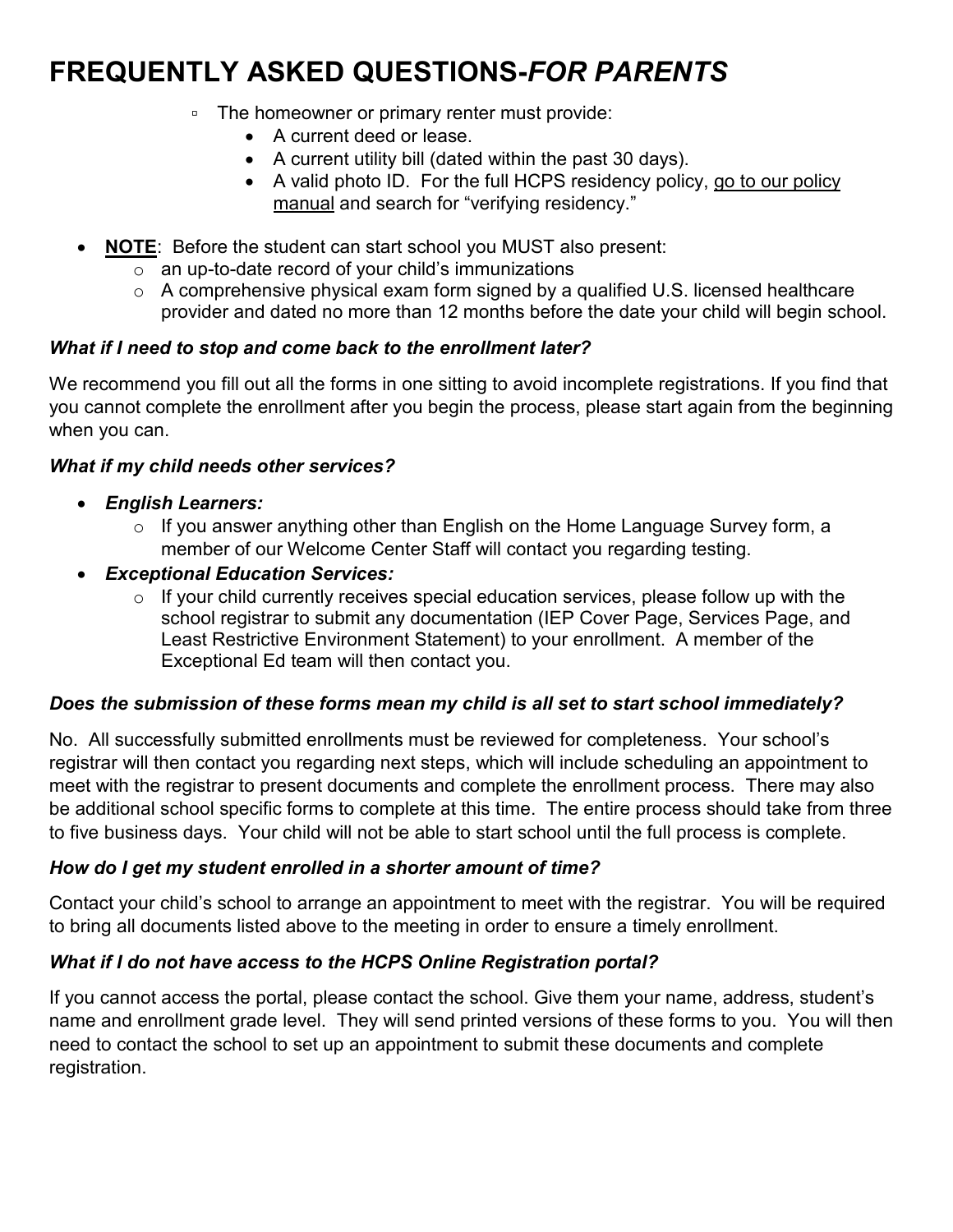**Secondary Registration:** Grade 6 through grade 12

### *How do I access the HCPS Online Registration portal?*

You would access the portal via a link on the HCPS website<https://henricoschools.us/registration/>

Complete all three (3) enrollment documents available in the portal: The Enrollment Form, the Home Language Survey form, and the McKinney-Vento Screening form.

### Other considerations for parents

- $\circ$  Only a natural parent, adoptive parent, court appointed legal custodian or a person with a military power of attorney may enroll a child. (Nonmilitary or traditional powers of attorney are not acceptable.)
- $\circ$  A foster parent may enroll a child with the consent of the child's legal custodian. Foster parents enrolling children in their care must present at enrollment a copy of the court order that identifies the child's legal custodian.

**After your online enrollment is accepted, your school's registrar will contact you with information regarding next steps. This will take from three to five business days. Your child will not be able to start school until the full process is complete.**

### *What documents do I need to submit with the enrollment forms?*

You will not submit any additional forms with your online enrollment, however before your child can begin school, you must submit the following forms to your school's registrar:

- An original official state-issued birth certificate for your child must be presented in person to the registrar.
- Either the first and last page of current lease agreement (*must include name of lease holder, landlord, property address, time period of lease, list of occupants, signatures, date*), **or** deed, **or**  a house contract, **or** a mortgage statement, **or** tax assessment in your name (or in the homeowner/lease holder if you are living "doubled up").
- A photo ID for the child's parent or legal guardian (driver's license, DMV ID, military ID or other picture ID) must be presented in person to the registrar.
- Additional proof of residency. You must provide:
	- $\circ$  A current utility bill in your name (dated within the past 30 days).
	- $\circ$  If you are living "doubled" with another person or family, the homeowner/primary renter AND the parent/legal guardian must complete an *Address Affidavit* form.
		- This form can be found on the HCPS website [https://henricoschools.us/registration/.](https://henricoschools.us/registration/)
	- o In addition, certain verification and forms are required.
		- The parent or guardian living in a "doubled" household must provide:
			- Two pieces of business correspondence with their name at the address they are verifying as their domicile.
			- A valid photo ID.
		- The homeowner or primary renter must provide:
			- A current deed or lease.
			- A current utility bill (dated within the past 30 days).
			- A valid photo ID. For the full HCPS residency policy, [go to our policy](https://webapps.henrico.k12.va.us/policy/default.asp)  [manual](https://webapps.henrico.k12.va.us/policy/default.asp) and search for "verifying residency."